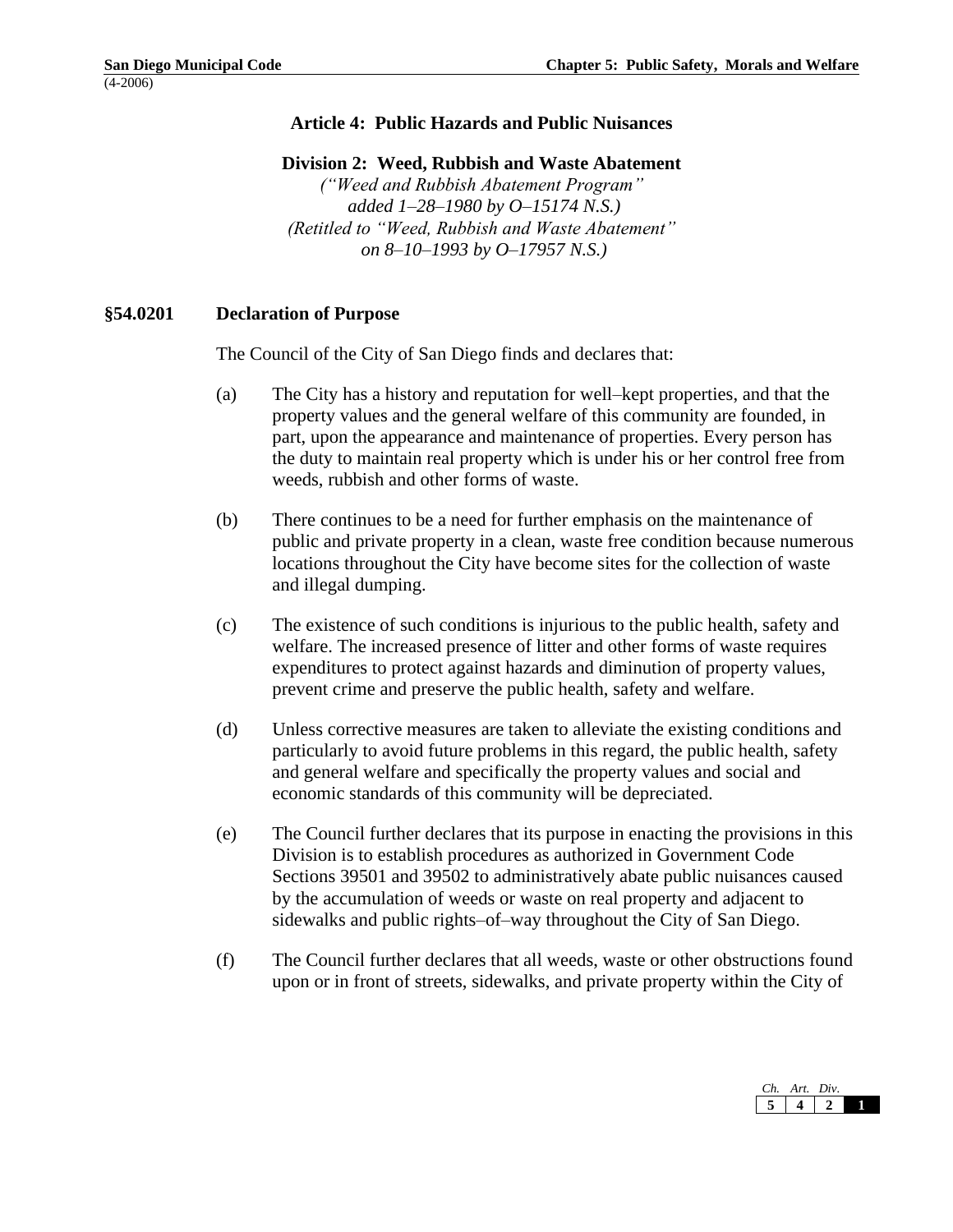San Diego are public nuisances that adversely affect the public health, safety, and general welfare.

*(Amended (portions previously contained in former Sec. 44.0115) and retitled 8–10– 1993 by O–17957 N.S.)*

#### **§54.0202 Definitions**

The words and phrases used in this Division have the meanings set forth in this section:

"Liquid Waste" includes oil, other petroleum products, paint, chemicals and hazardous Waste or materials.

"Litter" means small quantities of Waste matter carried on or about the person including, but not limited to, beverage containers and closures, packaging wrappers, wastepaper, newspapers, magazines, or the contents of the containers, closures or wrappers.

"Littering" means the act of discarding, dropping, scattering, or disposing of Litter in a location or container which is not used for the proper disposal of Waste.

"Parking Strip" means the portion of Property between a public street and private Property.

"Plant Growth" means any flora, vegetation or herbage.

"Premises" means any real property, or improvements thereon, including that portion of any lot abutting a public street over which the City has an easement for right-of-way or utility service.

"Public Property" is any Property interest owned by, or otherwise granted to, the City of San Diego.

"Recyclable Waste Material" has the same meaning as set forth in Section 66.0102 of this Code.

"Refuse" has the same meaning as set forth in Section 66.0127 of this Code.

"Rubbish" means non-functional, nonusable or abandoned material or matter. Rubbish includes ashes, paper, cardboard, tin cans, dirt, cut brush, yard and garden clippings or trimmings, wood, glass, bedding, cloth, clothing, crockery,

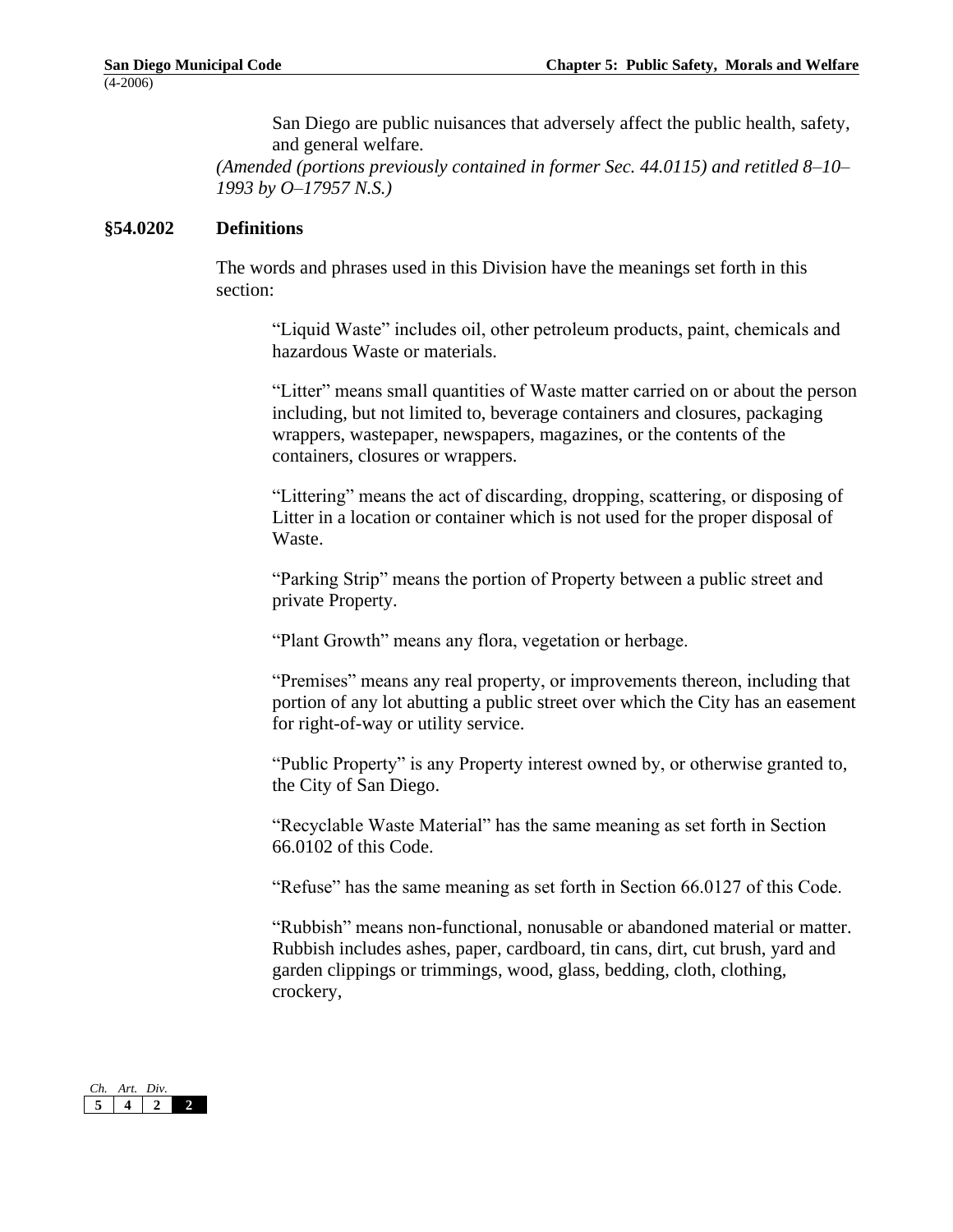plastic, rubber by-products, litter, machinery, vehicle parts, junk and other similar items.

"Solid Waste" means refuse, Rubbish, broken concrete or asphalt, piles of rock, dirt and other noncombustible materials, and earth fill material not otherwise authorized by permit or ordinance for land development.

"Waste" means material of any nature that constitutes Rubbish, Solid Waste, Liquid Waste or Medical Waste. Waste also includes abandoned or unidentified personal property that is left unattended on public sidewalks and rights-of-way or other Public Property. Waste does not include compost piles, composting or Recyclable Material properly contained and disposed of in a timely fashion.

"Weeds" means any of the following: (1) weeds which bear seeds of a downy or wingy nature; (2) sagebrush, chaparral and any other brush or weeds which attain such large growth as to become a fire menace when dry; (3) poison oak and poison ivy when the conditions of growth are such as to constitute a menace to the public health, and weeds that are otherwise noxious or dangerous; or (4) dry grass, stubble, brush, or other flammable material which endangers the public safety by creating a fire hazard.

"Vectors" mean rodents, flies and mosquitos capable of transmitting disease to humans.

*(Amended 11-10-1998 by O-18601 N.S.)*

## **§54.0203 Enforcement Authority**

The Directors of the Neighborhood Code Compliance Department and Waste Management Department, or any other Director authorized by the City Manager, are authorized to administer and enforce the provisions of this Division. The Directors or their designated Enforcement Officials may exercise any enforcement powers as provided in Division 1, Article 2 of Chapter I of this Code. *("Enforcement Authority" added (portions previously contained in former Sec.* 

*44.0124(a)) 8–10–1993 by O–17957 N.S.)*

#### **§54.0204 Enforcement Remedies**

Violations of this Division may be prosecuted as misdemeanors subject to the fines and custody provided in Municipal Code Section 12.0201, unless the specific section of this Code expressly limits enforcement as an infraction. The Directors may also seek injunctive relief and civil penalties in the Superior Court pursuant to Municipal

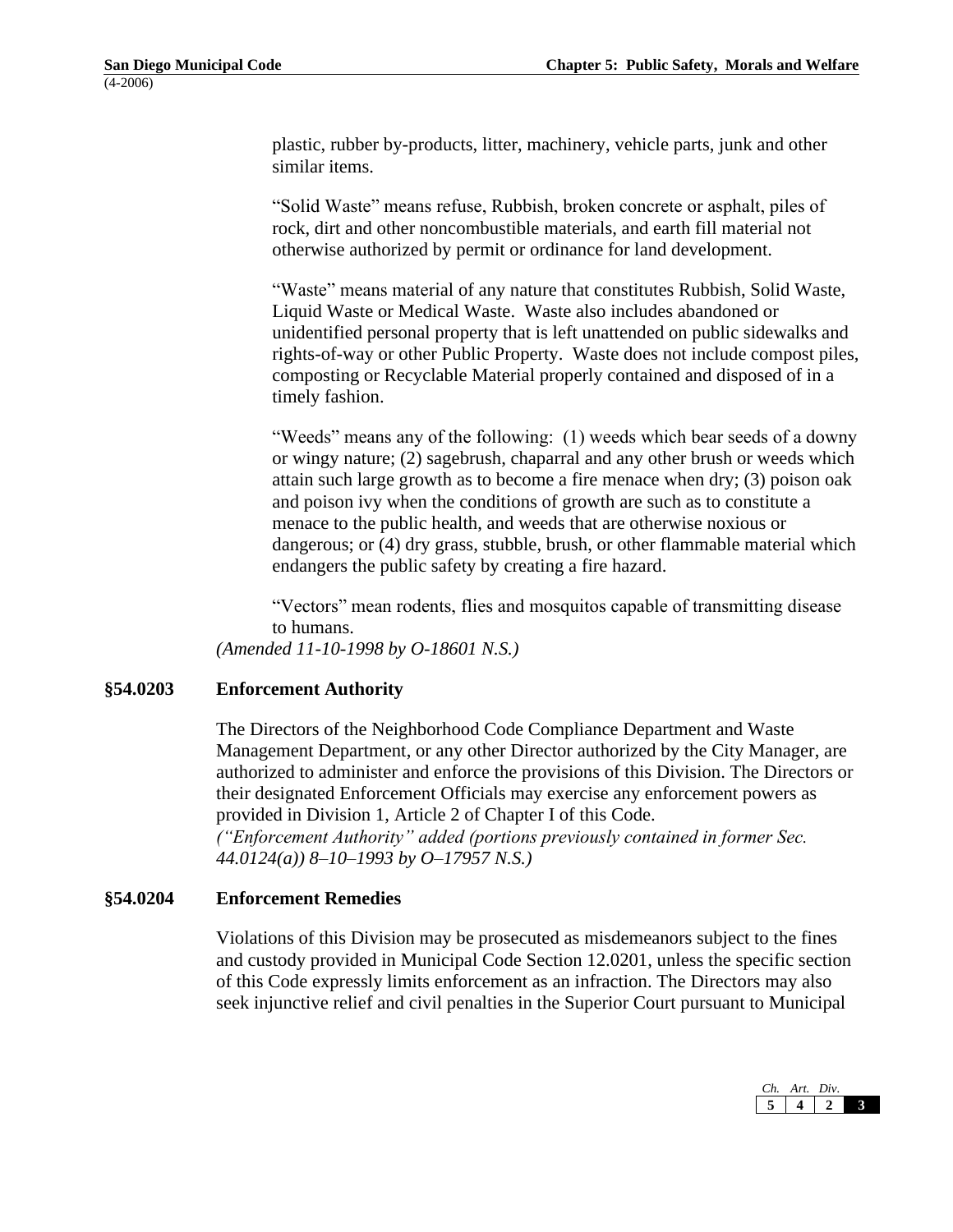Code Section 12.0202 or pursue any administrative remedy provided in Chapter I of this Code. *("Enforcement Remedies" added 8–10–1993 by O–17957 N.S.)*

## **§54.0205 Strict Liability Offenses**

Violations of this Article shall be treated as strict liability offenses regardless of intent. *("Strict Liability Offenses" added 8–10–1993 by O–17957 N.S.)*

### **§54.0206 Administrative Abatement Procedure**

- (a) The Director may use the administrative abatement procedures for Time Frame One as outlined in Municipal Code Section 12.0604, whenever the Director determines that a public nuisance exists on any portion of private or Public Property caused by an accumulation of Weeds, Rubbish or Waste. The Director can require the removal of the Weeds, Rubbish, Waste or other obstructions from sidewalks, Parking Strips, streets and other public rights– of–way.
- (b) As part of the Abatement Notice issued pursuant to Section 12.0604 of this Code, the Director may declare that Weeds on specified parcels of property are seasonal and recurrent public nuisances. No further Appeal Hearings are necessary upon the second or any subsequent occurrence of Weeds on the same parcel within the same calendar year. This limitation on Appeal Hearings shall be expressed in any Abatement Notice where the Director seeks to declare the nuisance caused by Weeds to be seasonal and recurrent.
- (c) The Director may use chemical controls to abate seasonal and recurrent nuisances caused by Weeds as provided for in California Government Code Section 39562.2.

*("Administrative Abatement Procedure" added 8–10–1993 by O–17957 N.S.)*

#### **§54.0207 Abatement Lien**

The costs of removal and abatement of the public nuisance may be assessed against the abutting or adjacent property owner and may become a lien as authorized in Government Code Section 39502. The Director shall follow the procedures in Division 3, Article 3 of Chapter 1 of this Code for assessment, execution and collection of the lien. Enforcement of the lien may include sale of the Property. *("Abatement Lien" added 8–10–1993 by O–17957 N.S.)*

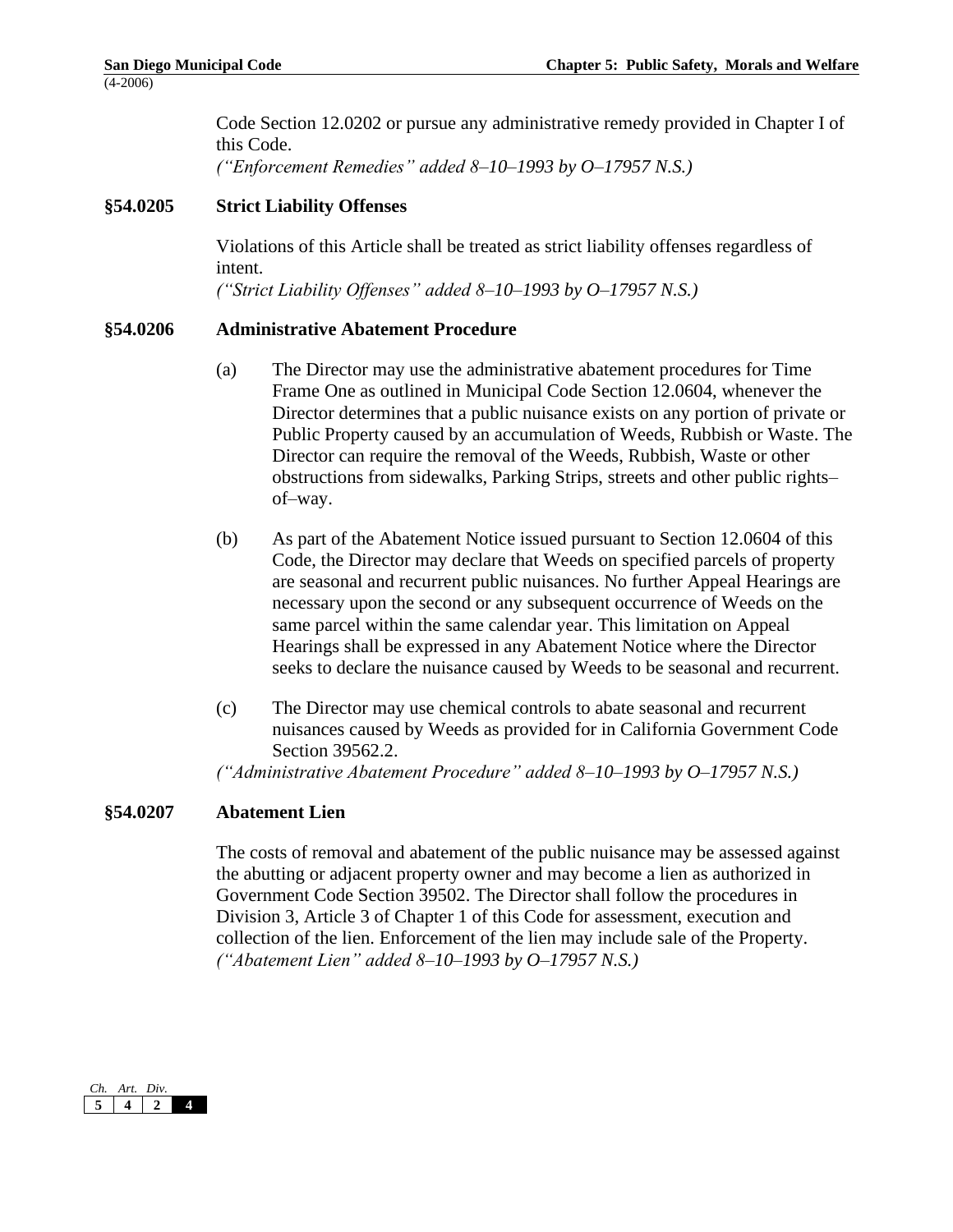## **§54.0208 Property Maintenance**

- (a) It is unlawful for any Responsible Person to fail to maintain real property and appurtenances under his or her control free from Waste.
- (b) It is unlawful for a Responsible Person whose Premises abut any portion of a public street or Parking Strip to fail to maintain any public walkway thereon in a condition free from Waste, Weeds and other Plant Growth.
- (c) The Director may require a Responsible Person to erect fences, barriers, berms or other suitable means to discourage access to the Premises for Littering or illegal dumping. This may include the posting of signs that prohibit Littering and illegal dumping.
- (d) The Director may collect or abate Waste from small business enterprises that abut Public Property under the following circumstances:
	- (1) at the request of the affected property owner if the Director determines that reasonable efforts were made to comply with subsection (a), (b) or (c) listed above; or
	- (2) when public health or safety requires such measures.
- (e) The Director is authorized to assess costs against affected property owners for the abatement services performed by the City or its agent pursuant to Section 54.0208(d).

*(Renumbered from Sec. 44.0119, amended and retitled 8–10–1993 by O–17957 N.S.)*

## **§54.0209 Illegal Dumping Prohibited**

- (a) It is unlawful to deposit, dump or cause to be deposited or dumped any Waste in the following places:
	- (1) upon any public or private highway or road, including any portion of the right–of–way;
	- (2) upon any private Property into or upon which the public is admitted by easement or license;
	- (3) upon any private Property without the consent of the owner; or

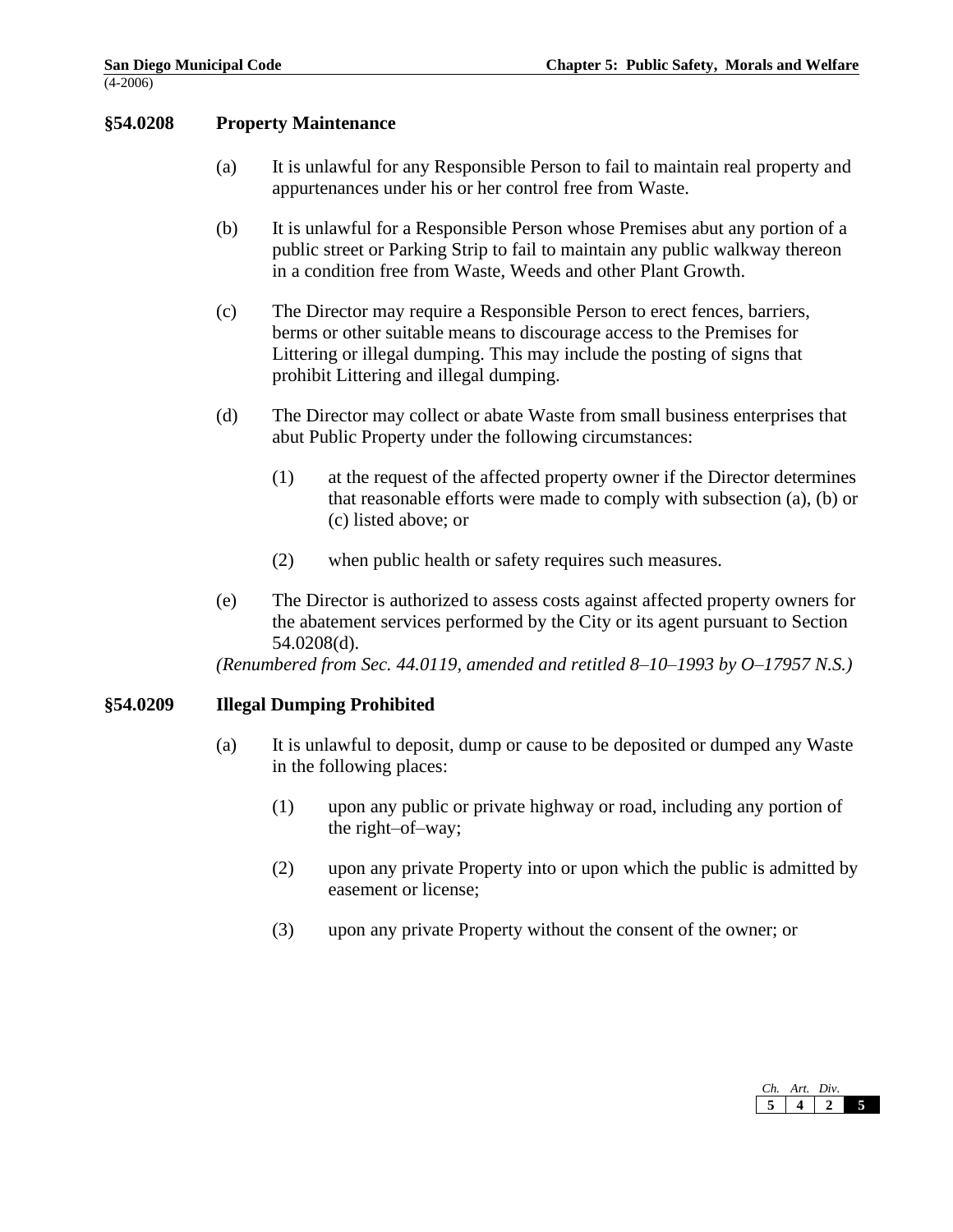- (4) upon any public park or other Public Property without the consent of the state or local agency having jurisdiction over the Property.
- (b) Each day that Waste placed, deposited, or dumped in violation of this Section remains shall be a separate violation.
- (c) The court may require a person convicted under this section, as a condition of probation, to remove or pay the cost of removing all Waste which the convicted person dumped or caused to be dumped upon private or Public Property.

*(Renumbered from Sec. 44.0117 and amended 8–10–1993 by O–17957 N.S.)*

# **§54.0210 Littering Prohibited**

It is unlawful to litter or cause Littering in or upon any private or Public Property. Any person violating the provisions of this Section is guilty of an infraction. *(Renumbered from Sec. 44.0118 and amended 8–10–1993 by O–17957 N.S.)*

## **§54.0211 Transporting Uncovered Waste Prohibited**

- (a) Except as provided in Section 54.0211(b), it is unlawful to drive or move any vehicle loaded with Refuse or Waste on any City street or highway unless the vehicle is totally covered in a manner which will prevent the load or any part of the load from spilling, falling or blowing upon the street or highway.
- (b) Section 54.0211 does not apply to:
	- (1) a Rubbish vehicle in process of acquiring its load;
	- (2) any vehicle engaged in transporting wet waste fruit or vegetable matter, or waste products from a food processing establishment; or
	- (3) any highway maintenance vehicle operated by, or operated under contract with, any local authority or the state, and engaged in transporting snow, mud, earthen slide material, rock, portland cement, or asphaltic concrete paving and structural materials to a dump site for disposal.

*(Renumbered from Sec. 44.0121 and amended 8–10–1993 by O–17957 N.S.)*